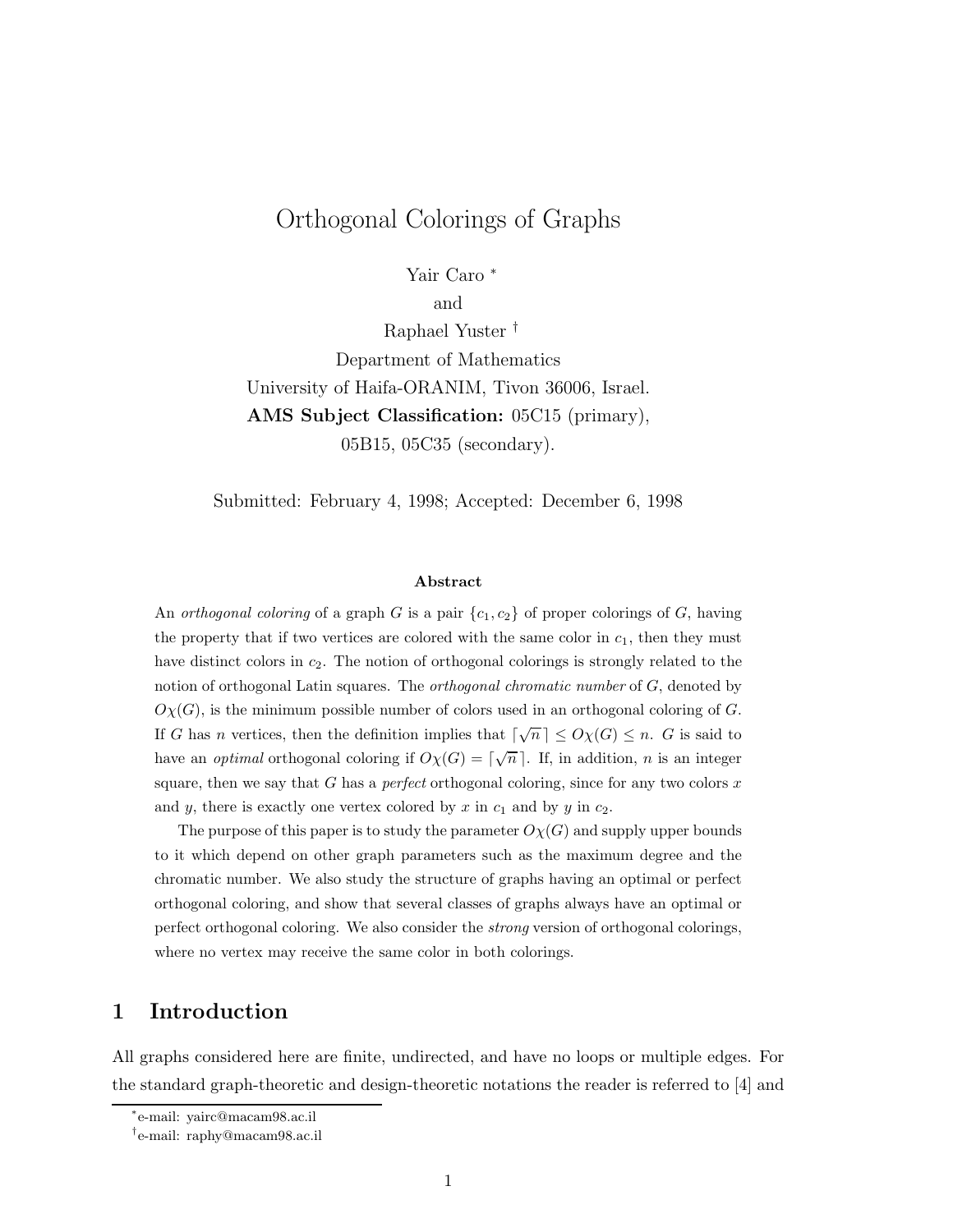to [6]. A k-orthogonal coloring of a graph G, is a set  $\{c_1,\ldots,c_k\}$  of proper colorings of G, with the additional property that if  $u$  and  $v$  are two distinct vertices having the same color in some coloring  $c_i$ , then they must have distinct colors in all the other colorings  $c_j$  where  $j \neq i$ . A 2-orthogonal coloring is simply called an *orthogonal coloring*. The k-orthogonal *chromatic number* of G, denoted by  $O_{\chi_k}(G)$ , is the minimum possible number of colors used in a k-orthogonal coloring of G. When  $k = 2$  we simply define  $O\chi(G) = O\chi_2(G)$ , to be the orthogonal chromatic number of  $G$ . Clearly, we may take  $c_1$  to be a coloring which colors every vertex by a distinct color, and  $c_i = c_1$ , for  $i = 2, ..., k$ . This shows that  $O\chi_k(G) \leq n$ , where *n* is the number of vertices of *G*. (Note that, trivially,  $O_{\chi_k}(G) \leq O_{\chi_{k+1}}(G)$ ). On the other hand, the definition implies that  $O_{\chi}(G) \geq \chi(G)$ , and also that  $O_{\chi}(G) \geq \lceil \sqrt{n} \rceil$ , since otherwise, there are less than  $n$  possible color pairs. We can therefore summarize:

$$
\max\{\chi(G), \lceil \sqrt{n} \rceil\} \le O\chi(G) \le O\chi_3(G) \le \ldots \le n. \tag{1}
$$

There are many graphs which satisfy  $O\chi(G) = \lceil \sqrt{n} \rceil$ . For example,  $O\chi(C_5) = 3$  as we may color the cycle once by the colors  $(1, 2, 3, 1, 2)$  and then by the colors  $(3, 1, 3, 1, 2)$ . Note that we have  $O\chi(C_5) = \chi(C_5)$ . These observations naturally raise the following definitions:

- 1. G is said to have an *optimal* k-orthogonal coloring (k-OOC) for short) if  $O_{\chi_k}(G)$  =  $\lceil \sqrt{n} \rceil$ . A 2-OOC is simply called an OOC.
- 2. If n is an integer square and G has a  $k$ -OOC we say that G has a perfect k-orthogonal coloring  $(k-POC)$  for short), as, in this case, each ordered color pair appears in each ordered pair of colorings in exactly one vertex. A 2-POC is simply called a POC.

An example of a graph having a POC is  $C_9$ , since we may color the cycle first by  $(1, 2, 3, 1, 2, 3, 1, 2, 3)$  and then by  $(1, 2, 1, 2, 3, 2, 3, 1, 3)$ .

The notion of k-orthogonal colorings is strongly related to the notion of orthogonal Latin squares. Recall that two Latin squares  $L_1, L_2$  of order r are orthogonal if for any ordered pair  $(s,t)$  where  $1 \leq s \leq r$  and  $1 \leq t \leq r$ , there is exactly one position  $(i, j)$  for which  $L_1(i,j) = s$  and  $L_2(i,j) = t$ . It is well-known that orthogonal Latin squares exist for every  $r \notin \{2, 6\}$  (cf. [6]). A family of k-orthogonal Latin squares of order r, is a set of k Latin squares every two of which are orthogonal. It is well-known that for every  $k$ , there exists  $L(k)$ , such that for every  $r \ge L(k)$ , there exists a family of k-orthogonal Latin squares of order r (cf. [6], and [3] who showed that  $L(k) = O(k^{14.8})$ ).

Given a family  $F = \{L_1, \ldots, L_k\}$  of k-orthogonal Latin squares of order r, we define the graph  $U(F)$  as follows: G has  $r^2$  vertices, which are denoted by the ordered pairs  $(i,j)$ for  $i = 1, \ldots r$ ,  $j = 1, \ldots, r$ . A vertex  $(i_1, j_1)$  is joined to a vertex  $(i_2, j_2)$  if for every  $p = 1, \ldots, k, L_p(i_1, j_1) \neq L_p(i_2, j_2)$ . Note that  $U(F)$  is regular of degree  $r^2 - k(r - 1) - 1$ .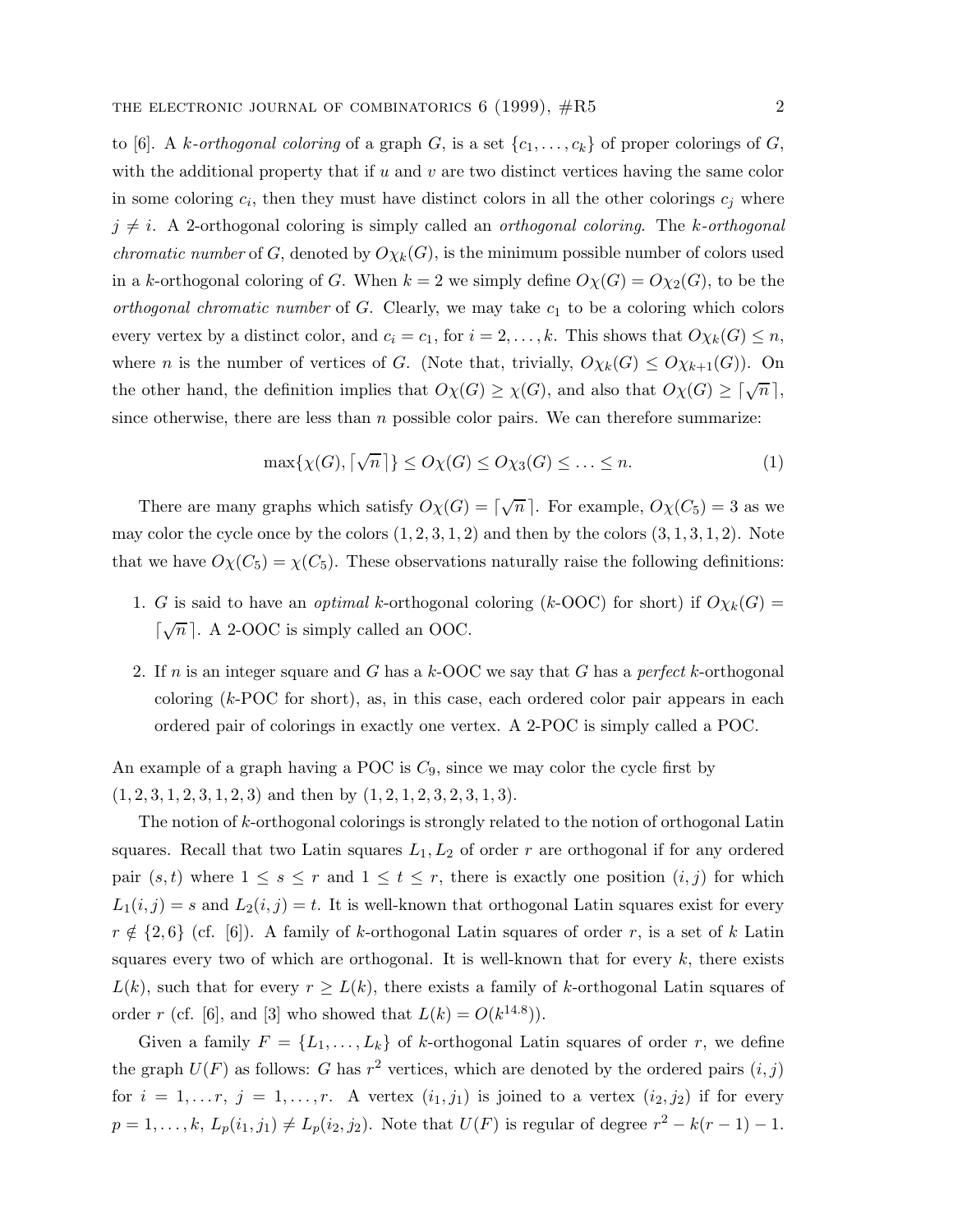The crucial fact is that  $O\chi_k(U(F)) = r$ , since we can define the colorings  $\{c_1,\ldots,c_k\}$  in the obvious way:  $c_p((i,j)) = L_p(i,j)$ . The pairwise-orthogonality of the members of F, and the definition of  $U(F)$  show that this is a k-orthogonal coloring of  $U(F)$ . Since the coloring only uses r colors, and since the number of vertices is  $r^2$ , we have that  $O\chi_k(U(F)) = r$ , and that  $U(F)$  has a k-POC. This discussion yields the following fact:

**FACT 1:** Let k and r be positive integers with  $r \ge L(k)$ . Let G be a subgraph of every graph X with  $r^2$  vertices where X is  $r^2 - k(r - 1) - 1$ -regular, then  $O_{\chi_k}(G) \leq r$ . If, in addition, G has  $r^2$  vertices, then G has a k-POC.

 $U(F)$  is a graph which can be obtained from the complete graph  $K_{r^2}$  be deleting k edge-disjoint K<sub>r</sub>-factors, since each Latin square  $L_i \in F$  eliminates one K<sub>r</sub>-factor from  $K_{r^2}$ , where every  $K_r$  in this factor corresponds to r cells having the same symbol in  $L_i$ . The fact that the distinct  $K_r$ -factors are edge-disjoint follows from the pairwise-orthogonality of the members of F. It is interesting to note that in case  $k = 2$ , the graph  $U(F)$  (considered as an unlabeled graph) is independent of the actual Latin squares  $\{L_1, L_2\}$ . This is because whenever we delete two edge-disjoint  $K_r$ -factors from  $K_{r^2}$ , we always get the same graph, which we denote by  $U_r$ . We therefore call  $U_r$  the universal orthogonal graph of order r. Note that  $U_r$  exists for every  $r \geq 1$ , although for  $r = 2, 6$  there is no corresponding pair of orthogonal Latin squares. For example,  $U_2 = 2K_2$ , since by deleting two independent edges from  $K_4$  we get  $C_4$ , and then deleting another pair of independent edges we get  $2K_2$ . Now put  $U_r = K_{r^2} \setminus \{F_1, F_2\}$  where  $F_1$  is the first  $K_r$ -factor deleted from  $K_{r^2}$  and  $F_2$  is the second  $K_r$  factor deleted from  $K_{r^2} \setminus \{F_1\}$ . We can associate each vertex v of  $U_r$  with an ordered pair of integers  $(i, j)$ ,  $1 \leq i \leq r$  and  $1 \leq j \leq r$ , where i is the serial number of the clique  $K_r$  in  $F_1$  containing v, and j is the serial number of the clique  $K_r$  in  $F_2$  containing v. This association shows that for all r,  $O\chi(U_r) = r$  and  $U_r$  has a POC. Another obvious result of this association is that every graph G with  $O(\chi) \leq r$  is isomorphic to a subgraph of  $U_r$ , since we may map  $v \in G$  colored with  $(i, j)$  to the vertex of  $U_r$  associated with the pair  $(i, j)$ . We can summarize this discussion in the following statement:

**FACT 2:** Let r be a positive integer. A graph G is isomorphic to a subgraph of  $U_r$  if and only if  $O_{X}(G) \leq r$ . If, in addition, G has r<sup>2</sup> vertices, then G has a POC.

A related concept to orthogonal coloring is the notion of orthogonal edge coloring, introduced in [2]. In this case, one requires two proper edge colorings with the property that any two edges which receive the same color in the first coloring, receive distinct colors in the second coloring. For a survey of the results on orthogonal edge colorings the reader is referred to [1]. The results on orthogonal edge coloring naturally translate to results on orthogonal vertex coloring when one considers line graphs. In this paper we study the parameter  $O_{\chi_k}(G)$ , with our main attention on  $O_{\chi}(G)$ . In section 2 we supply several upper bounds to  $O_{\chi}(G)$  and  $O_{\chi}(G)$  which depend on other graph parameters such as the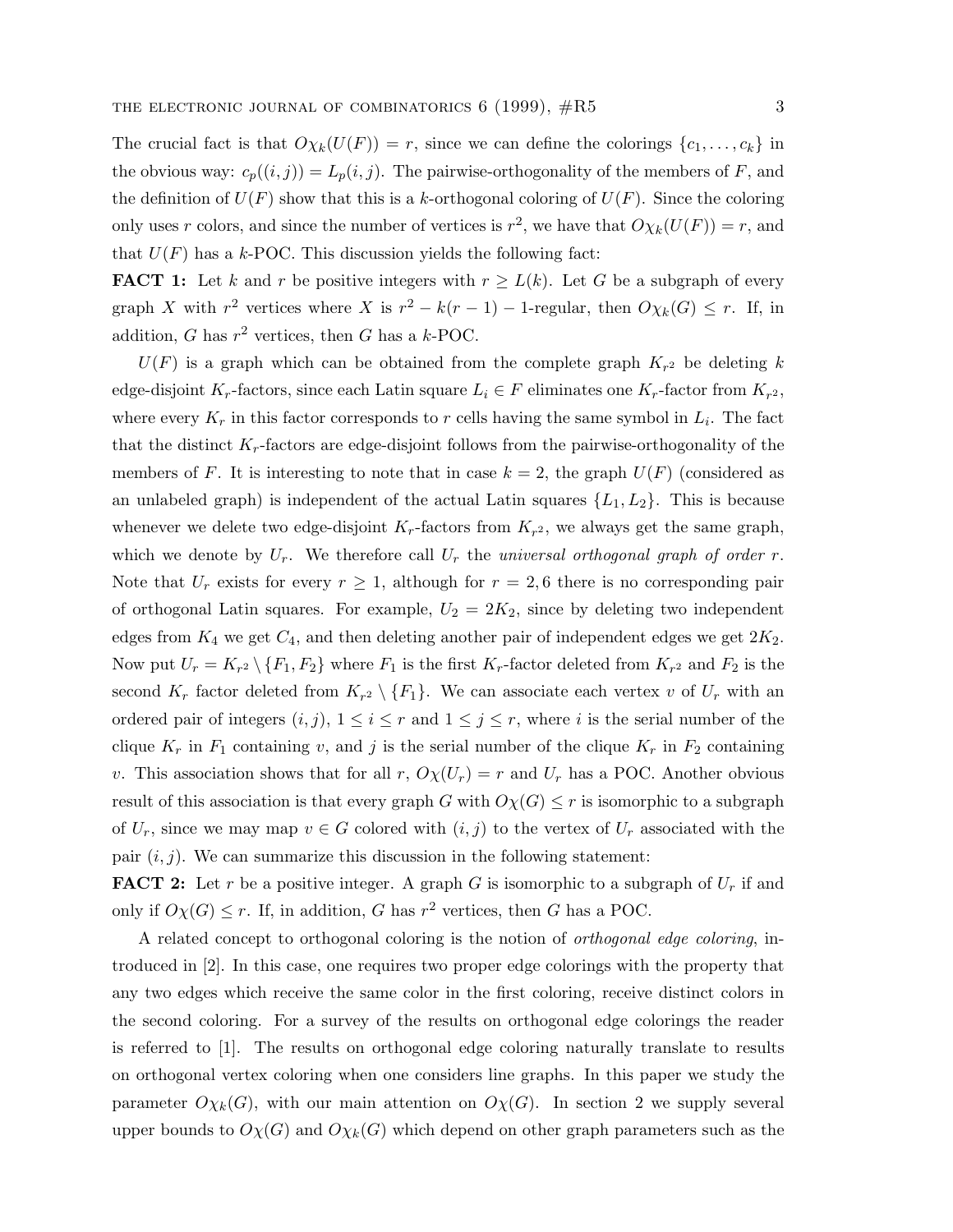maximum degree and the chromatic number. In some cases we are able to obtain exact results. In particular, we prove the following theorems:

**Theorem 1.1** Let G be a graph with n vertices, and with maximum degree  $\Delta$ . Then

$$
O\chi(G)\leq \left\lceil\frac{n}{\Delta+1}\right\rceil+\Delta.
$$

Furthermore, if  $n > \Delta(\Delta + 1)$  then the r.h.s. can be reduced by 1. For  $k \geq 2$  the following upper bound holds:

$$
O\chi_k(G) \le \min\{2\sqrt{k-1}\max\{\Delta,\sqrt{n}\},\ (k-1)\left\lceil\frac{n}{\Delta+1}\right\rceil + \Delta\}.
$$

**Theorem 1.2** Let G be a graph with n vertices, and with  $\chi = \chi(G)$ . Then

$$
O\chi(G) \le O\chi_3(G) \le \chi + \sqrt{\chi}\sqrt{n}.
$$

For  $k \geq 4$  we have that

$$
O\chi_k(G) < \chi L(k-2) + \chi + \sqrt{\chi}\sqrt{n}.
$$

Furthermore, for every  $\chi$  and k there exists  $N = N(\chi, k)$  such that if  $n > N$  then  $O\chi_k(G) \le$  $\chi + \sqrt{\chi} \sqrt{n}$ .

**Theorem 1.3** Let G be a complete t-partite graph with vertex classes of sizes  $s_1, \ldots, s_t$ . Then,

$$
O\chi(G) = \sum_{i=1}^{t} \lceil \sqrt{s_i} \rceil - \lfloor m/2 \rfloor
$$

where m is the number of vertex classes whose size  $s_i$  satisfies  $\left[\sqrt{s_i}\right] \lfloor \sqrt{s_i} \rfloor \geq s_i$  but is not an integer square.

Recall that a graph  $G$  is d-degenerate if we may order the vertices of  $G$  such that every vertex has at most d neighbors preceding it in the ordering. Such an ordering is called a d-degenerate ordering. For example, trees are 1-degenerate and planar graphs are 5 degenerate. Obviously, d-degenerate graphs have a greedy coloring with  $d+1$  colors. The next theorem bounds the k-orthogonal chromatic number of d-degenerate graphs.

**Theorem 1.4** Let G be a d-degenerate graph with n vertices. If t satisfies

$$
(t-d)^k > {k \choose 2} (n-d-1)t^{k-2}
$$

then  $O_{\chi_k}(G) \leq t$ . Consequently, for  $k = 2$  we get

$$
O\chi(G) \leq d + \left\lceil \sqrt{n-d} \right\rceil.
$$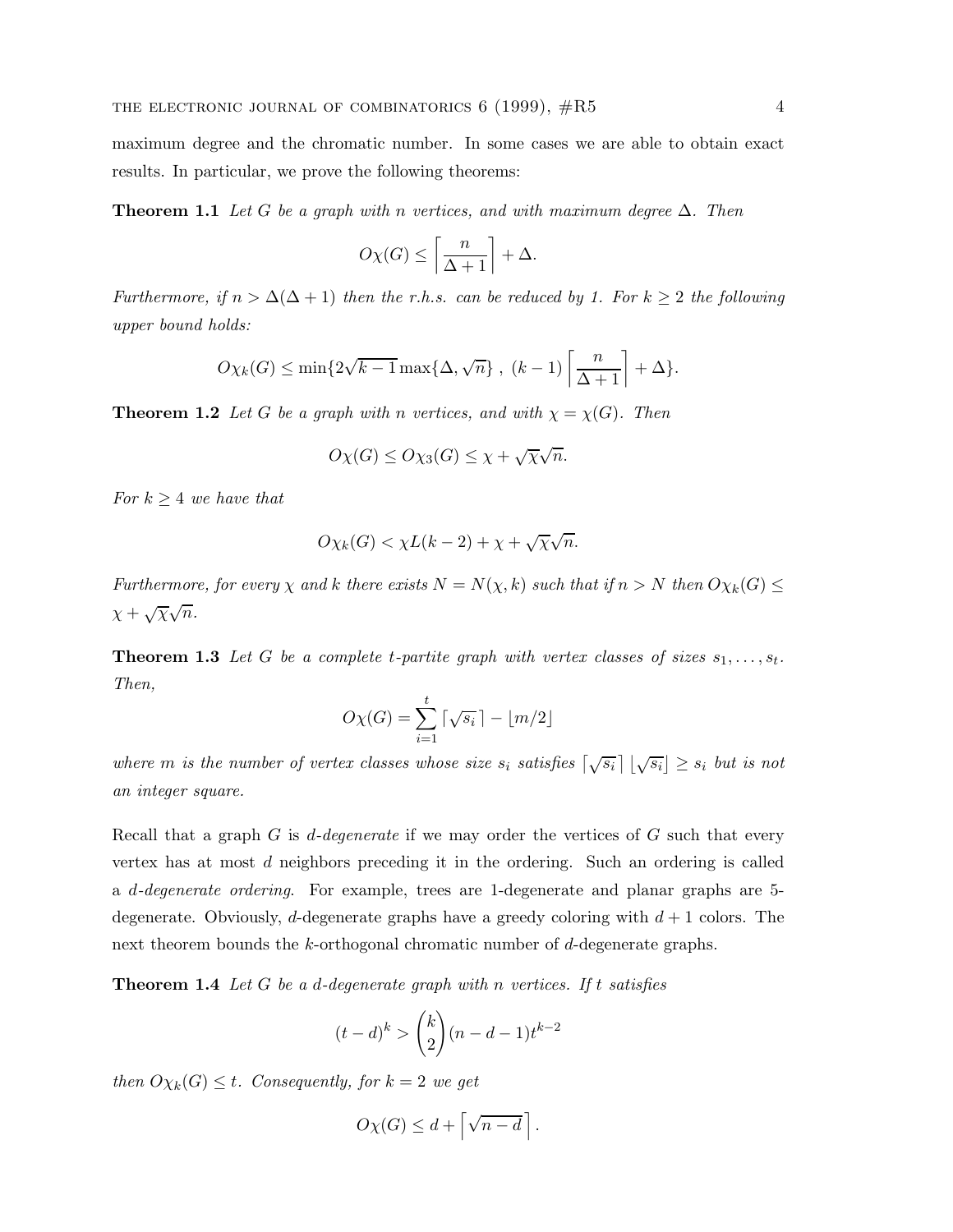In Section 3 we consider graphs having an OOC or a POC. We prove several extensions of Facts 1 and 2, and, in particular, we show that every graph with maximum degree which is not too large has a k-OOC:

**Theorem 1.5** If G is an n-vertex graph satisfying  $n \ge L(k-2)^2$ , and  $\Delta(G) \le (\sqrt{n} 1)/(2k)$ , then G has a k-OOC. In particular, if n is a perfect square, then G has a k-POC.

(Note that for  $k = 2, 3$  the condition  $n \ge L(k-2)^2$  is vacuous, so in these cases, Theorem 1.5 applies to every  $n$ ). In section 4 we consider strong orthogonal colorings in which no vertex is allowed to receive the same color in both colorings. We will show the existence of a non-trivial family of graphs which are perfect w.r.t strong orthogonality. The final section contains some concluding remarks and open problems.

### **2 Upper bounds**

In this section we prove Theorems 1.1-1.4 which all give upper bounds to  $O\chi(G)$  and  $O_{X_k}(G)$ . Depending on the graph, each theorem may give a different estimate. The first theorem supplies a useful upper bound for graphs with a rather large chromatic number.

**Proof of Theorem 1.1:** We shall use the result of Hajnal and Szemerédi [7], which states that every graph has a proper vertex coloring with  $\Delta + 1$  colors, in which every color class contains at most  $\lceil n/(\Delta + 1)\rceil$  vertices and at least  $\lfloor n/(\Delta + 1)\rfloor$  vertices. Let  $c_1$  be such a coloring of G. Now add to G edges between each two vertices colored the same by  $c_1$ . The resulting graph, denoted by  $G_1$  has maximum degree

$$
\Delta(G_1) \le \Delta + \left\lceil \frac{n}{\Delta + 1} \right\rceil - 1.
$$

Let  $c_2$  be a greedy coloring of  $G_1$  with  $\Delta(G_1) + 1$  colors. The definition of  $G_1$  implies that c<sub>1</sub> and c<sub>2</sub> are orthogonal. Since the number of colors used by c<sub>1</sub> is  $\Delta + 1 \leq \Delta + \lceil n/(\Delta + 1) \rceil$ , it follows that

$$
O\chi(G) \le \Delta + \left\lceil \frac{n}{\Delta + 1} \right\rceil.
$$

We can improve this bound in case  $n > \Delta(\Delta + 1)$ . We will show that in this case,  $G_1$ satisfies the conditions of the theorem of Brooks [4]. Put  $x = \Delta + \lfloor n/(\Delta + 1) \rfloor$ . We first show that  $G_1$  does not have a clique of order x. Assume X is any set of x vertices in  $G_1$ . There are at most  $x \cdot \Delta/2$  edges of G with both endpoints in X. Each vertex is adjacent in  $G_1$  to at most  $\lceil n/(\Delta+1)\rceil-1$  vertices to which it was not adjacent in G. Thus, there are at most  $x \cdot (\lceil n/(\Delta + 1) \rceil - 1)/2$  such edges with both endpoints in X. Summing up, there are at most  $x(x-1)/2$  edges in  $G_1$  with both endpoints in X, where the only way to achieve this number is if X is a union of  $y = x/\lceil n/(\Delta + 1)\rceil$  vertex classes of  $c_1$  with size  $\lceil n/(\Delta+1) \rceil$  each. Namely, if  $(\Delta + \lceil n/(\Delta+1) \rceil)/\lceil n/(\Delta+1) \rceil$  is an integer, which imposes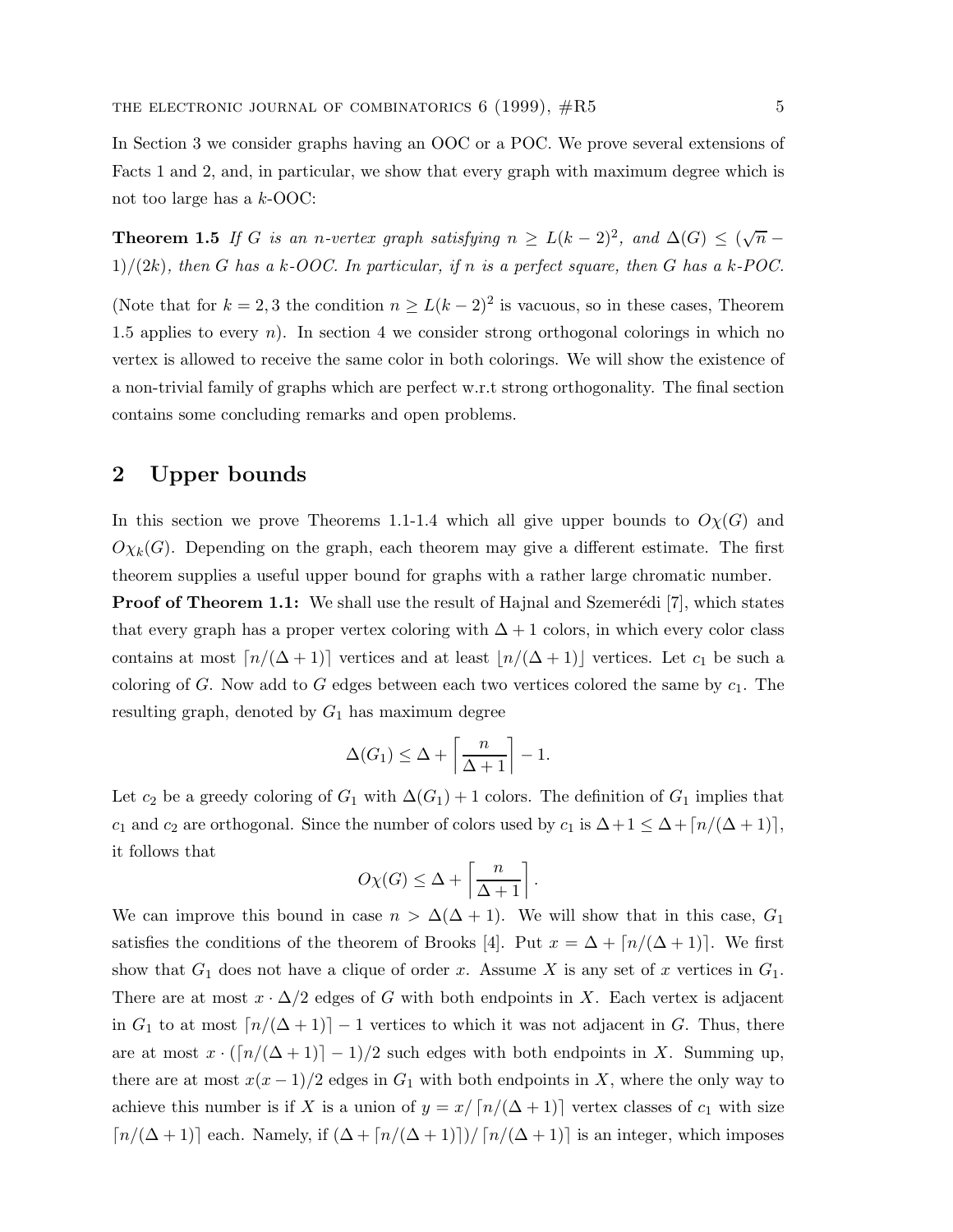that  $\Delta$  be a multiple of  $\lceil n/(\Delta + 1) \rceil$ . This, however, is impossible, since  $n > \Delta(\Delta + 1)$ . Thus,  $X$  is not a clique. Consequently,  $G_1$  does not have a clique of order  $x$ . Also, note that if  $\Delta > 1$  then  $x > 3$ , and if  $\Delta = 1$  the claim holds trivially, so in any case, the Theorem of Brooks applies to  $G_1$ , and  $G_1$  has a coloring  $c_2$  with  $x - 1$  colors. As before,  $c_1$  and  $c_2$  are orthogonal, and  $c_1$  uses only  $\Delta + 1$  colors, which is not greater than  $x - 1$ . Thus,

$$
O\chi(G) \le x - 1 = \Delta + \left\lceil \frac{n}{\Delta + 1} \right\rceil - 1.
$$

For  $k \geq 2$  we may use a recursive application of the Hajnal and Szemerédi Theorem. Instead of coloring  $G_1$  using a greedy coloring, we can color it once again using  $\Delta(G_1)+1$ colors using the Hajnal and Szemerédi result. Denote this coloring by  $c_2$ . We now define  $G_2$  by adding to  $G_1$  edges between two vertices having the same color in  $c_2$ . Clearly,  $\Delta(G_2) \leq [n/(\Delta(G_1) + 1)] + \Delta(G_1) - 1$ . After k – 1 applications we obtain a graph  $G_{k-1}$ with  $\Delta(G_{k-1}) \leq \lceil n/(\Delta(G_{k-2})+1)\rceil + \Delta(G_{k-2}) - 1$ . We may color  $G_{k-1}$  greedily using, say,  $\Delta(G_{k-1}) + 1$  colors, and denote the final coloring by  $c_k$ . The construction shows that  $\{c_1,\ldots,c_k\}$  is a family of k-orthogonal colorings of G. The recurrence equation  $\Delta(G_p) \leq$  $\lceil n/(\Delta(G_{p-1}) + 1) \rceil + \Delta(G_{p-1}) - 1$  for  $p = 1, ..., k - 1$  (define  $G = G_0$ ) is dominated by both  $2\sqrt{p}\Delta(G_0)=2\sqrt{p}\Delta$ , assuming  $\Delta \geq \sqrt{n}$ , and by  $p\left\lceil n/(\Delta+1)\right\rceil+\Delta-1$ . Thus,

$$
O\chi_k(G) \le \min\{2\sqrt{k-1}\max\{\Delta,\sqrt{n}\}, (k-1)\left\lceil\frac{n}{\Delta+1}\right\rceil + \Delta\}.
$$

Note that whenever  $\Delta \geq k^{1/4}\sqrt{n}$  the estimate  $(k-1)\lceil n/(\Delta+1)\rceil + \Delta$  is better than the estimate  $2\sqrt{k-1}\Delta$ . □

If the chromatic number of G is large (say, greater than  $\sqrt{n}$ ), and close to the maximum degree, then the estimate in Theorem 1.1 is very good. For example, consider a graph with  $\chi(G) = n^{\alpha}$  and  $\Delta(G) = n^{\alpha+\epsilon}$  where  $\alpha > 0.5$  and  $\epsilon \geq 0$  is small. By (1) and by Theorem 1.1 we have that

$$
n^{\alpha} \le O\chi(G) \le n^{\alpha+\epsilon} + n^{1-\alpha-\epsilon} + 1 = n^{\alpha+\epsilon}(1+o(1)).
$$

Theorem 1.2 supplies a useful bound for graphs with a rather small chromatic number. Before proving it, we need the following lemma:

**Lemma 2.1** Let  $I_t$  denote the independent set of size t. Then,  $O\chi(I_t) = O\chi_3(I_t) = \left[\sqrt{t}\right]$ , and if  $k \geq 4$  then  $O_{\chi_k}(I_t) \leq \max\{\lceil \sqrt{t} \rceil, L(k-2)\}.$ 

**Proof:** Let p be a positive integer, and let  $k \geq 3$ . Suppose there exist  $k-2$  orthogonal Latin squares of order p. We claim that  $I_{p^2}$  has a k-POC. Let  $L_1,\ldots,L_{k-2}$  be  $k-2$ orthogonal Latin squares or order p. We first assign to every vertex v of  $I_{p^2}$  a distinct pair of indices  $(i, j)$  where  $1 \leq i \leq p$  and  $1 \leq j \leq p$ . We now define the k orthogonal colorings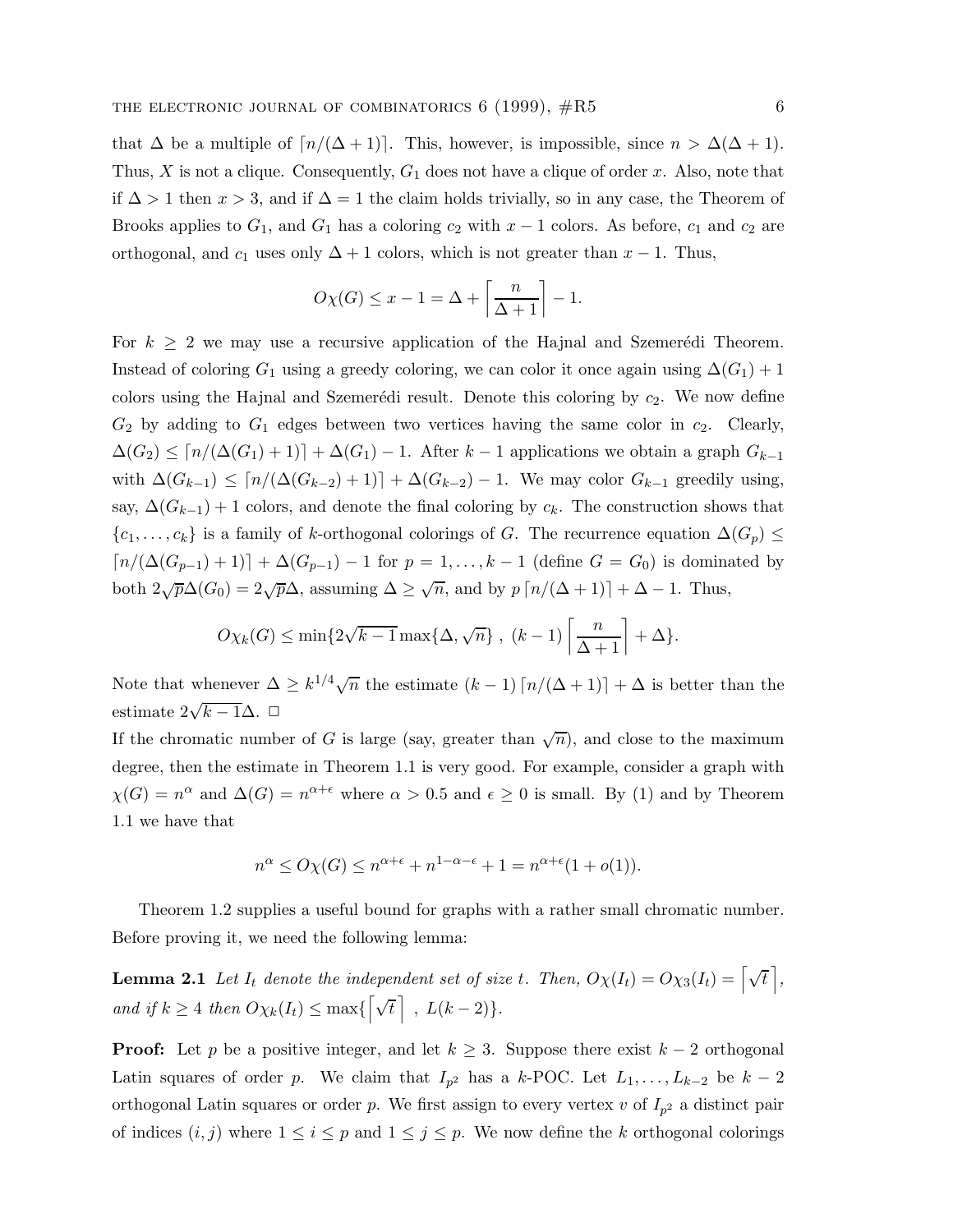$c_1,\ldots,c_k$ . Assume that v is assigned the pair  $(i, j)$ . Then we define  $c_1(v) = i$ ,  $c_2(v) = j$ and  $c_s(v) = L_{s-2}(i,j)$  for  $s = 3,\ldots,k$ . It is easily verified that  $c_1,\ldots,c_k$  are pairwise orthogonal.

Trivially,  $L(1) = 1$ , since there exists a Latin square of every positive order. In any case, if  $\begin{bmatrix} \sqrt{t} \end{bmatrix} \ge L(k-2)$ , then by the proof above,  $O\chi_k(I_t) = \begin{bmatrix} \sqrt{t} \end{bmatrix}$ , and therefore,  $O\chi_k(I_t) \le$  $\max\{\left[\sqrt{t}\right], L(k-2)\}\$ , for every  $k \geq 3$ . Since  $L(1) = 1$  and since  $\left[\sqrt{t}\right] \leq O\chi(I_t) \leq O\chi_3(I_t)$ we also have  $O_{\chi}(I_t) = O_{\chi_3}(I_t) = \left[\sqrt{t}\right]$ .  $\Box$ 

**Proof of Theorem 1.2:** We partition the vertices of G into  $\chi$  independent sets, denoted by  $C_1, \ldots, C_{\chi}$ . By using disjoint color sets for each  $C_i$ ,  $i = 1, \ldots, \chi$ , and by applying Lemma 2.1 to each  $C_i$  we obtain that for  $k = 2, 3$ 

$$
O\chi_k(G) \leq \sum_{i=1}^{\chi} \left[ \sqrt{|C_i|} \right],
$$

and for  $k \geq 4$ ,

$$
O\chi_k(G) \leq \sum_{i=1}^{\chi} \max\left\{ \left[ \sqrt{|C_i|} \right], L(k-2) \right\}.
$$

Since  $|C_1| + \ldots + |C_{\chi}| = n$ , it follows by an elementary convexity argument that the last two inequalities are maximized when all the sets have equal size. Thus, for  $k = 2, 3$ 

$$
O\chi_k(G) \leq \sum_{i=1}^{\chi} \left\lceil \sqrt{\frac{n}{\chi}} \right\rceil \leq \chi + \sqrt{\chi}\sqrt{n},
$$

and for  $k \geq 4$ , if s denotes the number of vertex classes whose size is less than  $L(k-2)^2$ then

$$
O\chi_k(G) \le sL(k-2) + (\chi - s) \left[ \sqrt{\frac{n}{\chi - s}} \right] \le sL(k-2) + (\chi - s) + \sqrt{\chi - s} \sqrt{n}
$$
  
<  $\chi L(k-2) + \chi + \sqrt{\chi} \sqrt{n}.$ 

If *n* is sufficiently large then  $sL(k-2) \leq \sqrt{n}(\sqrt{\chi} - \sqrt{\chi - s})$ , and thus

$$
O\chi_k(G) \leq \chi + \sqrt{\chi}\sqrt{n}.
$$

Theorem 1.3 shows that the orthogonal chromatic number of complete partite graphs can be computed exactly.

**Proof of Theorem 1.3:** Let  $S_1, \ldots, S_t$  denote the vertex classes of G, where  $|S_i| = s_i$ , and the sizes of the first  $m$  classes have the property that  $s_i$  is not an integer square and  $\left[\sqrt{s_i}\right] \lfloor \sqrt{s_i} \rfloor \geq s_i$ . We first create an orthogonal coloring  $\{c_1, c_2\}$  with the required number of colors. For  $i = m+1, \ldots, t$  we use  $\left[\sqrt{s_i}\right]$  distinct colors to color the vertices of  $S_i$  in both  $c_1$  and  $c_2$ , while maintaining orthogonality. This can be done since  $S_i$  is an independent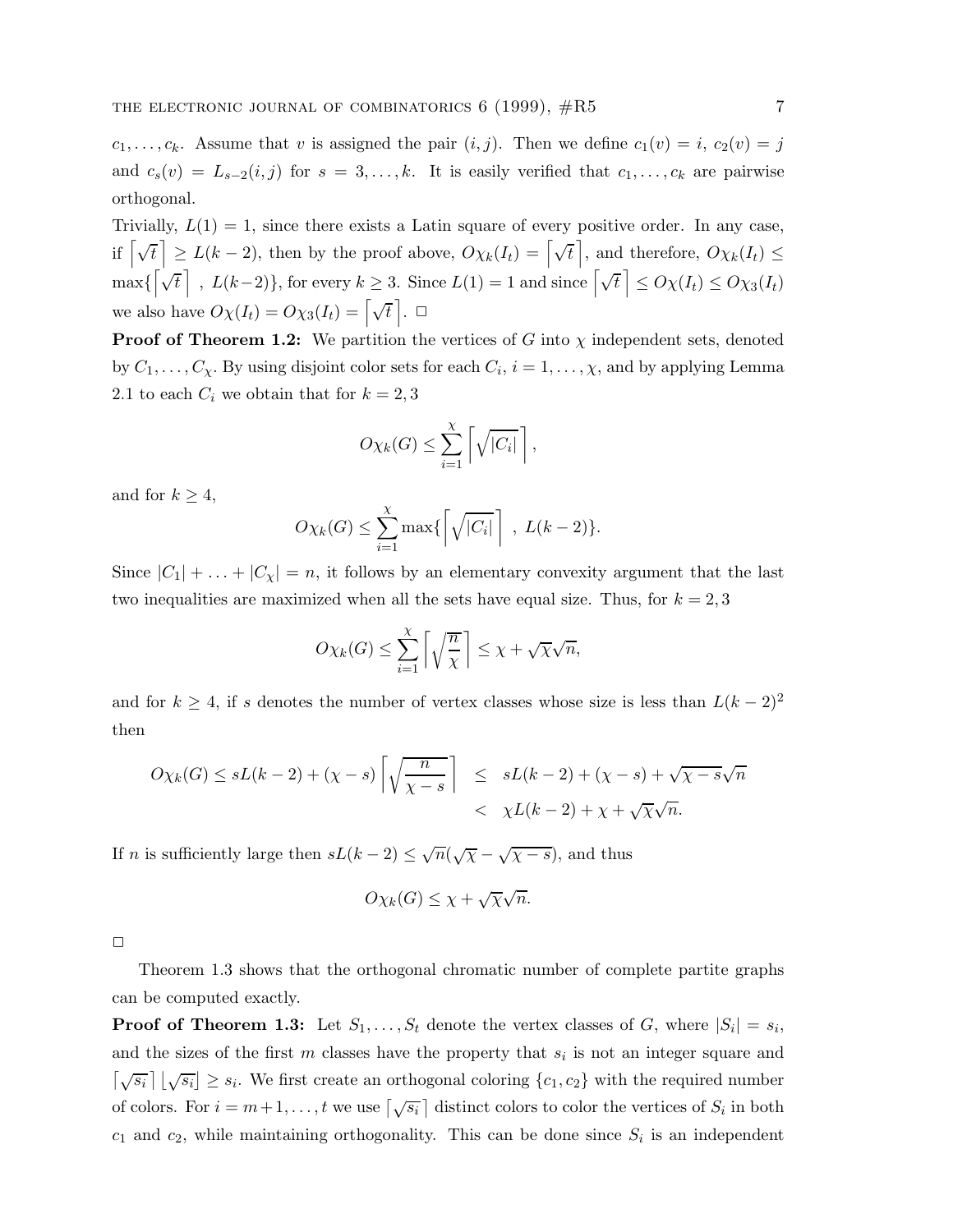set. If m is odd, then  $S_m$  is also colored with  $\left[\sqrt{s_m}\right]$  distinct colors in both  $c_1$  and  $c_2$ . We now consider the  $\lfloor m/2 \rfloor$  pairs of classes  $\{S_1, S_2\}, \ldots, \{S_{2\lfloor m/2 \rfloor-1}, S_{2\lfloor m/2 \rfloor}\}\.$  In coloring the vertices of each of these pairs we proceed as follows. Assume the pair is  $\{S_i, S_{i+1}\}\$ , and let  $\{w_1,\ldots,w_z\}$  be a set of z distinct colors where  $z = \lfloor\sqrt{s_i}\rfloor + \lfloor\sqrt{s_{i+1}}\rfloor - 1$ . Consider all the ordered pairs of colors of the form  $(w_p, w_q)$  where  $1 \le p \le \lfloor \sqrt{s_i} \rfloor$  and  $1 \le q \le \lceil \sqrt{s_i} \rceil$ . There are at least  $s_i$  such pairs, so we may color the vertices of  $S_i$  with these pairs, where the first coordinate is the color in  $c_1$  and the second is the color in  $c_2$ . Now consider all the ordered pairs of colors of the form  $(w_p, w_q)$  where  $\lfloor \sqrt{s_i} \rfloor + 1 \le p \le z$  and  $\lceil \sqrt{s_i} \rceil + 1 \le q \le z$ . There are at least  $s_{i+1}$  such pairs, so we may color the vertices of  $S_{i+1}$  with these pairs where the first coordinate is the color in  $c_1$  and the second is the color in  $c_2$ . Note that no vertex of  $S_i$  receives the same color as a vertex of  $S_{i+1}$  in neither  $c_1$  nor  $c_2$ . Summing up over all the distinct sets of colors we have used at most  $\sum_{i=1}^{t} \lceil \sqrt{s_i} \rceil - \lfloor m/2 \rfloor$  colors. Thus

$$
O\chi(G) \leq \sum_{i=1}^t \lceil \sqrt{s_i} \rceil - \lfloor m/2 \rfloor.
$$

We now need to show that any orthogonal coloring requires at least this number of colors. Let  ${c_1, c_2}$  be an orthogonal coloring of G. The colors used by  $c_1$  in  $S_i$  cannot be used in any  $S_j$  for  $j \neq i$  since  $c_1$  is proper. The same holds for  $c_2$ . Let  $a_i$  and  $b_i$  denote the number of colors used in  $S_i$  by  $c_1$  and  $c_2$ , respectively. Thus,  $c_1$  uses  $a_1 + \ldots + a_t$  colors and  $c_2$  uses  $b_1 + \ldots + b_t$  colors. Since  $c_1$  and  $c_2$  are orthogonal, we know that  $a_i b_i \geq s_i$  for  $i = 1, \ldots, t$ . The overall number of colors used by the pair  ${c_1, c_2}$  is

$$
\max\{\sum_{i=1}^{t} a_i, \sum_{i=1}^{t} b_i\} \ge \left\lceil \frac{\sum_{i=1}^{t} (a_i + b_i)}{2} \right\rceil.
$$

Since  $a_i b_i \geq s_i$ , the r.h.s. of the last inequality is minimized when  $a_i + b_i = 2\left[\sqrt{s_i}\right]$  if  $i > m$ , and when  $a_i + b_i = \left[\sqrt{s_i}\right] + \left[\sqrt{s_i}\right] = 2\left[\sqrt{s_i}\right] - 1$  if  $i \leq m$ . Thus,

$$
O\chi(G) \ge \left\lceil \frac{\sum_{i=1}^{t} 2\left\lceil \sqrt{s_i} \right\rceil - m}{2} \right\rceil = \sum_{i=1}^{t} \left\lceil \sqrt{s_i} \right\rceil - \left\lfloor m/2 \right\rfloor.
$$

 $\Box$ 

As an example, we have that  $O\chi(K_{6,6}) = 5$  since 6 is not an integer square and  $2 \cdot 3 \ge 6$ , so  $m = 2$  in this case. Note that the same reasoning yields  $O\chi(K_{5,5}) = 5$  and  $O\chi(K_{5,4}) = 5$ . **Proof of Theorem 1.4:** Consider a d-degenerate ordering  $\{v_1, \ldots, v_n\}$  of the vertices of G. We need to create a set  $\{c_1,\ldots,c_k\}$  of k-orthogonal colorings. We prove the theorem by coloring the vertices one by one while maintaining orthogonality. Coloring  $v_1, \ldots, v_d$  is trivial, since we may define, say,  $c_i(v_i) = i$  for all  $j = 1, \ldots, k$  and  $i = 1, \ldots, d$ . Note that  $t \geq d$  so we are still within bounds. Assume we have successfully colored  $v_1, \ldots, v_{i-1}$   $(i > d)$ by using no more than t colors. We now wish to color  $v_i$ . Let R be the set of neighbors of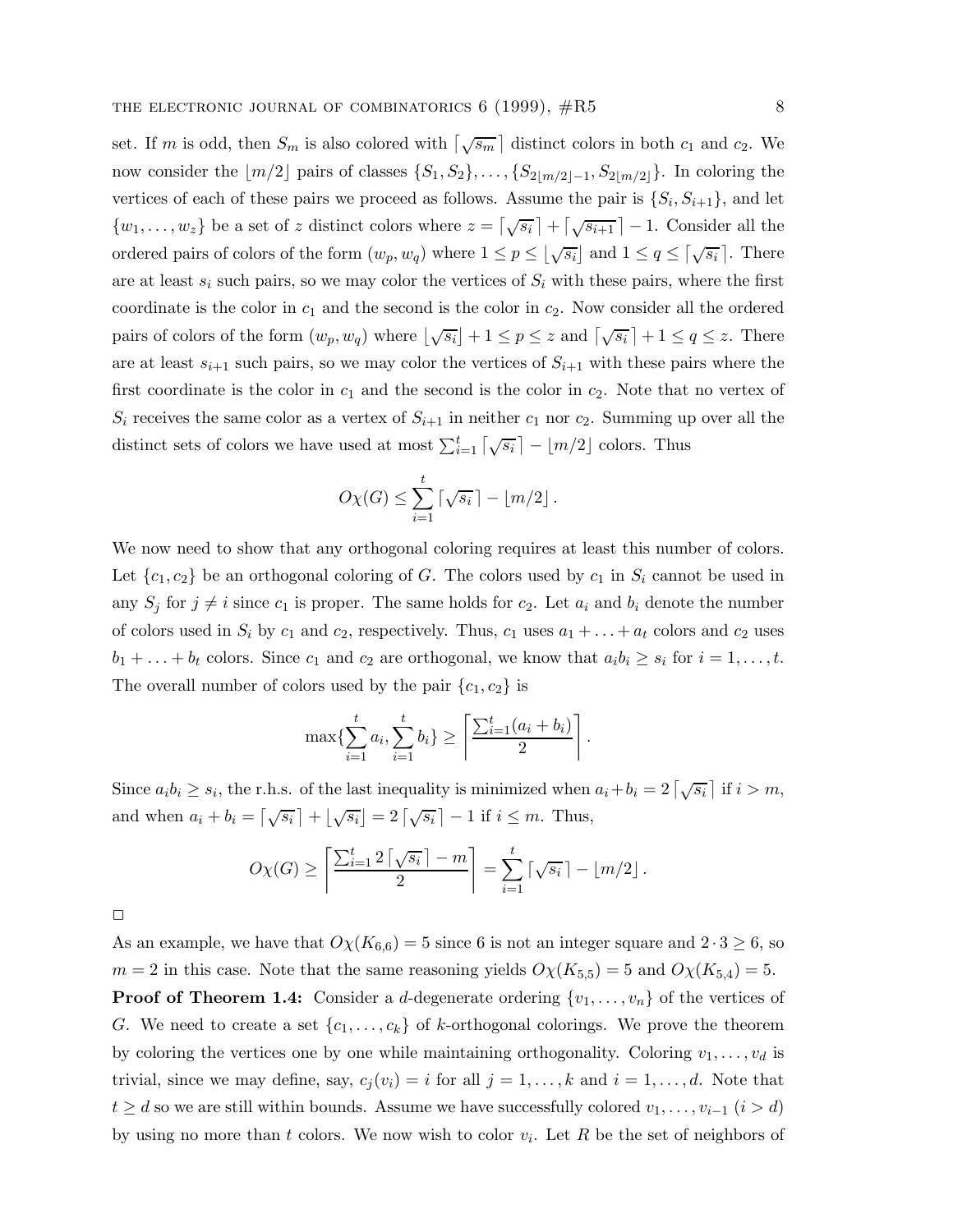$v_i$  in G which have already been colored. Clearly,  $|R| \leq d$ . Without loss of generality, we may assume  $|R| = d$ . There are at most d colors used in R in the coloring  $c_j$ . Thus, there are at least  $t - d$  ways to extend  $c_j$  to  $v_i$  while still maintaining that  $c_j$  is a proper coloring. Overall, there are at least  $(t - d)^k$  ways to extend all the colorings to  $v_i$ , and still have that all the colorings are proper. We still need to show that at least one of these extensions maintains orthogonality. Consider a vertex  $v_j$  where  $j < i$  and  $j \notin R$ . Any extension of the colorings to  $v_i$  which satisfies that for some distinct colorings  $c_x$  and  $c_y$   $c_x(v_j) = c_x(v_i)$ and  $c_y(v_j) = c_y(v_i)$  is illegal. This eliminates at most  $t^{k-2}$  extensions of the colorings to  $v_i$ . Since this holds for every pair of distinct colorings and for all the  $i-d-1$  vertices  $v_j$  where  $j < i$  and  $j \notin R$ , there are at most  $\binom{k}{2}(i - d - 1)t^{k-2}$  illegal extensions. This still leaves at least one legal extension since  $(t-d)^k > \binom{k}{2}(i-d-1)t^{k-2}$ .

For k = 2 we can solve this inequality explicitly and obtain that if  $t > d + \sqrt{n - d - 1}$  then  $O\chi(G) \leq t$ . In particular,  $O\chi(G) \leq d+1 + \left| \sqrt{n-d-1} \right| = d + \left[ \sqrt{n-d} \right]$ .

Theorem 1.4 is rather tight since  $O_{\chi}(G) \geq \lceil \sqrt{n} \rceil$  always. In fact, for every d, we can show that there exist d-degenerate graphs G for which  $O\chi(G) = d + \left[\sqrt{n-d}\right]$ . Consider the graph  $G_{n,d} = I_{n-d} * K_d$  which is defined by taking an independent set of order  $n-d$  and a clique of order  $d$  and joining every vertex of the clique with every vertex of the independent set. It is easy to see that  $G_{n,d}$  is d-degenerate and that  $\chi(G_{n,d}) = d+1$ . We claim that we cannot color  $G_{n,d}$  orthogonally with less than  $d + \left[\sqrt{n-d}\right]$  colors. Consider two orthogonal colorings  $c_1$  and  $c_2$  of  $G_{n,d}$ . Since they are orthogonal on  $I_{n-d}$ , at least one of them uses  $\left[\sqrt{n-d}\right]$  colors on  $I_{n-d}$ , and, obviously, an additional set of d colors on  $K_d$ .

### **3 Optimal and perfect orthogonal colorings**

In this section we focus on graphs having a k-OOC or a k-POC. Clearly, if  $\chi(G) > \lceil \sqrt{n} \rceil$ then G does not have a k-OOC. Hence, there exist graphs G with  $\Delta(G) = \lceil \sqrt{n} \rceil$  which do not have a k-OOC (e.g. any graph G on n vertices with  $\Delta(G) = \lceil \sqrt{n} \rceil$  having a clique on  $\lceil \sqrt{n} \rceil + 1$  vertices as a connected component). It turns out that graphs with a somewhat lower maximum degree, but still with  $\Delta(G) = \Omega(\sqrt{n})$ , always have a k-OOC. This is shown in Theorem 1.5:

**Proof of Theorem 1.5:** Consider the set V of the vertices of G, as a set of n isolated vertices. Since  $n \ge L(k-2)^2$ , we have, by Lemma 2.1, that V has k-OOC. Let  $c_1, \ldots, c_k$ be such a  $k$ -OOC. We will now add to  $V$  edges of  $G$ , one by one, until we obtain  $G$ . Every time we add a new edge, we will modify the colorings  $c_1, \ldots, c_k$  so that they will remain proper and pairwise orthogonal. Thus, at the end, we will have a k-OOC of G. Assume that we have already added some edges of  $G$  to  $V$ , and we now wish to add the next edge  $e = (u, v)$ . Denote the graph after the addition of e by  $G^*$ . Note that  $G^*$  is a spanning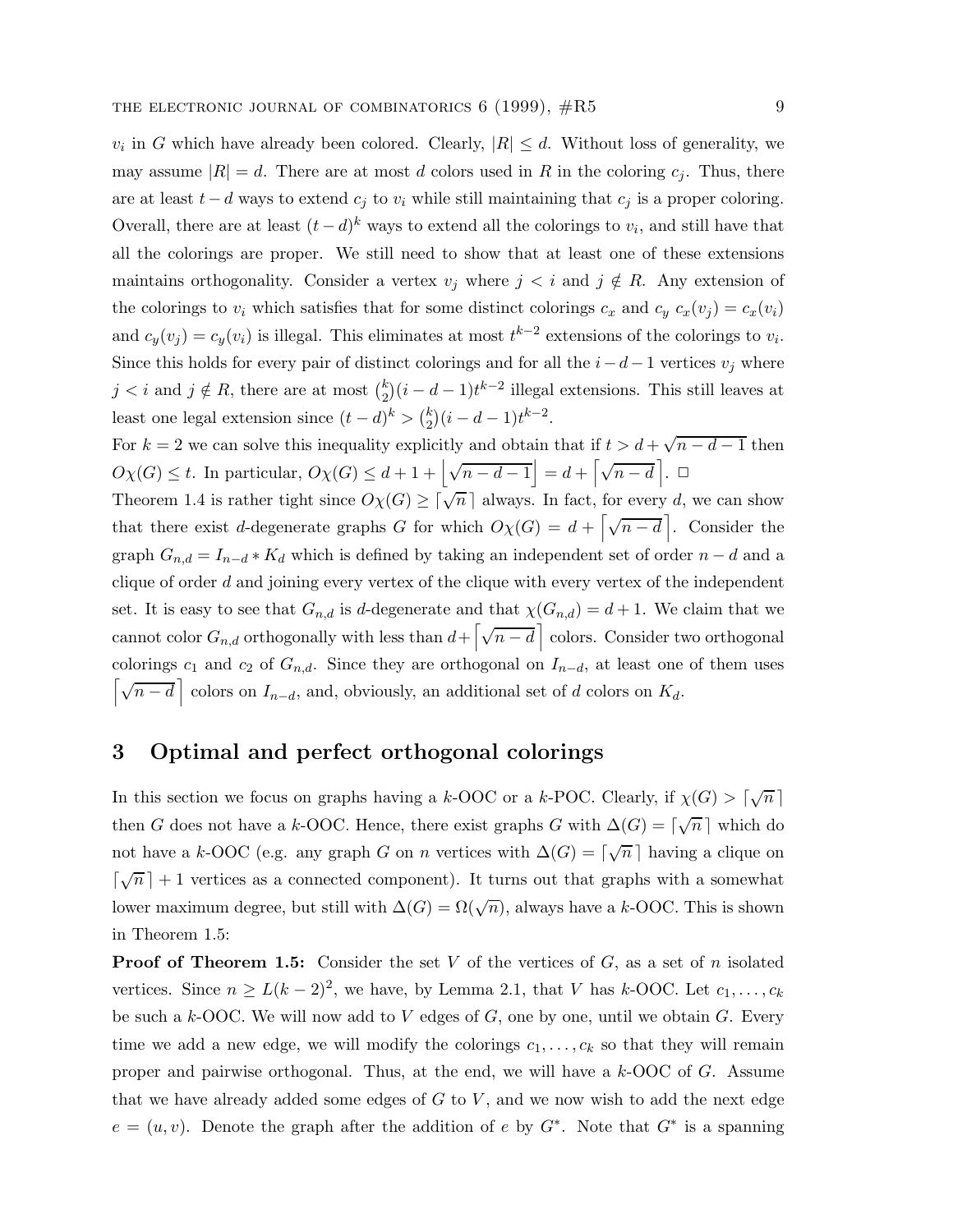subgraph of G, and we assume that  $c_1,\ldots,c_k$  is a k-OOC of  $G^* \setminus \{e\}$ . If  $c_i(v) \neq c_i(u)$  for each  $i = 1, \ldots, k$ , then  $c_1, \ldots, c_k$  form a k-OOC of  $G^*$ . Otherwise, we will show how to find a vertex x, such that by interchanging the k colors of x with the corresponding k colors of  $v$ , we still have that every coloring is proper, and hence this modification constitutes a k-OOC of G<sup>\*</sup>. Consider the set Z of the neighbors of v in G<sup>\*</sup>. Clearly,  $|Z| \leq \Delta = \Delta(G)$ . Let  $W \subset V$  be the set of vertices w having, for some i, and some  $z \in Z$ ,  $c_i(w) = c_i(z)$ . (We allow  $z = w$ , so  $Z \cup \{v\} \subset W$ ). Since the colorings form a  $k$ -OOC in  $G^* \setminus \{e\}$ , we know that each color appears at most  $\lceil \sqrt{n} \rceil$  times in each coloring. Thus,  $|W| \leq k|Z| \lceil \sqrt{n} \rceil$ . Now let Y  $\subset$  V denote the set of vertices y, other than v, which have  $c_i(y) = c_i(v)$  for some  $i = 1, \ldots, k$ . Clearly,  $|Y| \leq k(\lceil \sqrt{n} \rceil - 1)$ . Now consider the set  $Y^*$  of all the vertices of  $G^*$ which have a neighbor in Y.  $|Y^*| \leq |Y|\Delta$ . Finally, let  $X = V \setminus (W \cup Y^*)$ . We first show that  $X$  is not empty. This is true since

$$
|X| \ge n - |W| - |Y^*| \ge n - k|Z| \lceil \sqrt{n} \rceil - \Delta |Y| \ge n - k\Delta \lceil \sqrt{n} \rceil - k\Delta(\lceil \sqrt{n} \rceil - 1) > 0
$$

where the last inequality follows from the fact that  $\Delta \leq (\sqrt{n}-1)/(2k) < n/(k(2\lceil \sqrt{n} \rceil-1)).$ Now let  $x \in X$ . We can interchange the k colors given to x with the k corresponding colors given to  $v$ , and remain with a proper coloring. This is because after the interchange, the colorings in the neighborhood of v are proper since  $x \notin W$ , and the colorings in the neighborhood of x are proper since  $x \notin Y^*$ , and so it has no neighbor which shares the same color with the original color of v, in any of the k colorings.  $\Box$ 

Theorem 1.4 and (1) show that for every *n*-vertex tree  $T$ ,  $\lceil \sqrt{n} \rceil \leq O_{\mathcal{X}}(T) \leq 1 + C$  $\lceil\sqrt{n-1}\rceil$ . Thus,  $O_X(T)$  is one of two consecutive possible values, and if  $n-1$  is an integer square, those upper and lower bounds coincide, so in this case,  $T$  has an OOC. In case  $n-1$  is not an integer square, the example after Theorem 1.4 shows that the star on n vertices,  $K_{1,n-1}$ , has  $O\chi(K_{1,n-1})=1+\left\lceil\sqrt{n-1}\right\rceil$ , and thus,  $K_{1,n-1}$  does not have an OOC. However, stars are not the only examples of trees which do not have an OOC. In fact, every tree with *n* vertices, having a vertex of degree  $(\sqrt{n-1})^2 + 1$  does not have an OOC. For example, all the trees with  $18 \le n \le 25$  vertices which have a vertex of degree 17 do not have an OOC since they contain  $K_{1,17}$  and  $O\chi(K_{1,17}) = 6$ . It is, however, an easy exercise to establish that when  $n-2$  is an integer square, and T is a tree with n vertices which is not a star, then T has an OOC.

There are trees with a much lower maximal degree which do not have an OOC. Let n be an integer square, and assume (although this is not necessary) that  $n$  is even. Let  $T$  be the double star obtained by joining two  $K_{1,n/2-1}$  at the roots. T has maximum degree  $n/2$ , and we claim that T does not have an OOC whenever  $(\lceil \sqrt{n} \rceil)(\lceil \sqrt{n} - 1 \rceil) < n$ . Let  $c_1$  and  $c_2$  be two orthogonal colorings using x colors. The roots must have distinct colors in  $c_1$ , denote these colors by 1 and 2. At most  $x - 2$  leaves may have color 1 (otherwise  $c_2$  must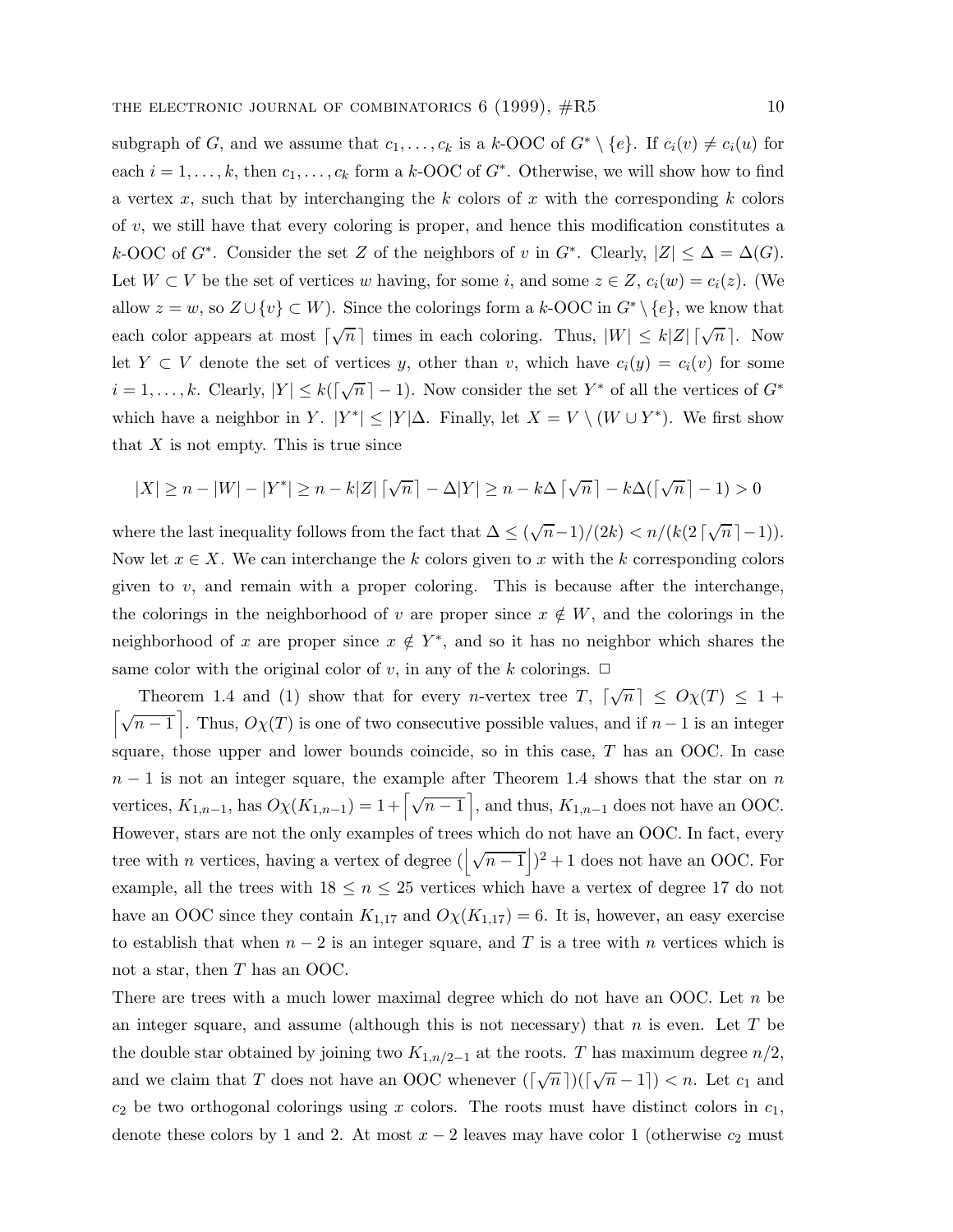use  $x + 1$  colors if it is to be proper), and similarly, at most  $x - 2$  leaves may have color 2. Consequently, there are at least  $n - 2 - 2(x - 2) = n + 2 - 2x$  leaves that have colors other than 1 or 2 in  $c_1$ . No other color may appear x times at a leaf, so the number of other colors is at least  $(n+2-2x)/(x-1)$  So we must have  $(n+2-2x)/(x-1)+2 \leq x$ . Consequently,  $x(x-1) \geq n$ . Thus, whenever  $(\lceil \sqrt{n} \rceil)(\lceil \sqrt{n} - 1 \rceil) < n$ , we must have  $x > \lceil \sqrt{n} \rceil$ .

### **4 Strong orthogonal colorings**

A k-strong orthogonal coloring, is a k-orthogonal coloring  $c_1, \ldots, c_k$ , where for each vertex v and for every pair of distinct colorings  $c_i$  and  $c_j$ ,  $c_i(v) \neq c_j(v)$ . The analogous definitions of  $SO_{Xk}(G)$  and  $SO_{X}(G)$  are obvious. A graph G is said to have a strong perfect orthogonal *coloring* (SPOC for short) if it has  $r(r-1)$  vertices and  $SO_{\chi}(G) = r$ . A graph G with  $r^2$ vertices is said to have a strong orthogonal scheme if it has a strong orthogonal coloring with  $r + 1$  colors, where the first coloring only uses r colors (thus, all possible  $r^2$  pairs of colors, under this restriction, are used).

If G has n vertices, then, clearly,  $SO_{\chi}(G) \geq (1 + \sqrt{1+4n})/2$ , and  $O_{\chi}(G) \geq \sqrt{n}$ . It is therefore plausible to conjecture that  $O\chi(G) \leq SO\chi(G) \leq O\chi(G) + 1$ . This, however, is far from being true, as  $O\chi(U_4) = 4$  while it is not difficult to check that  $SO\chi(U_4) = 6$ . In fact, it can be shown that  $SO_{\chi}(U_r) - O_{\chi}(U_r)$  grows linearly with r. It is possible, however, to prove that  $SO_{\chi}(G) \leq O_{\chi}(G) + \lceil \chi(G)/2 \rceil$ . To see this, assume  $c_1, c_2$  is an orthogonal coloring of G with  $O_{\chi}(G)$  colors (assume the colors are  $1,\ldots,O_{\chi}(G)$ ). Let X be the set of vertices of G colored the same in  $c_1$  and  $c_2$ . X, being a subgraph of G, can be partitioned into at most  $\chi(G)$  independent sets  $X_1,\ldots,X_{\chi(G)}$ . Now, for every  $v \in X_i$ with  $i \leq \chi(G)/2$  we redefine  $c_1(v) = O\chi(G) + i$ . For every  $v \in X_i$  with  $i > \chi(G)/2$ we redefine  $c_2(v) = O\chi(G) + i - \lfloor \chi(G)/2 \rfloor$ . After these modifications,  $c_1, c_2$  is a strong orthogonal coloring of G using at most  $O\chi(G) + \lceil \chi(G)/2 \rceil$  colors. Note that, in particular, every bipartite graph has  $SO_{\chi}(G) \leq O_{\chi}(G) + 1$ , and, by Theorem 1.4, every d-degenerate graph has  $SO_{\lambda}(G) \leq [(3d+1)/2] + [\sqrt{n-d}]$ .

There exist universal graphs w.r.t. strong orthogonality and strong orthogonal schemes. In the first case, one may take the set of all  $r(r-1)$  ordered pairs  $(i, j)$  where  $i \neq j$  and  $1 \leq i \leq r, 1 \leq j \leq r$  as the vertices, and connect a pair  $(i, j)$  to a pair  $(k, l)$  with an edge if and only if  $i \neq k$  and  $j \neq l$ . The resulting graph, denoted by  $W_r$ , has  $SO_{\chi}(W_r) = r$ , and therefore has a SPOC. Also, any graph G having  $SO_{X}(G) \leq r$  is isomorphic to a subgraph of  $W_r$ , as can be seen from the obvious isomorphism, where  $v \in G$  is mapped to the vertex  $(c_1(v), c_2(v))$  of  $W_r$ ,  $c_1, c_2$  being a strong orthogonal coloring of G with at most r colors. The universal graph w.r.t strong orthogonal schemes, denoted by  $X_r$ . is defined analogously, where now the set of vertices consists of all the ordered pairs  $(i,j)$  where  $1 \leq i \leq r$  and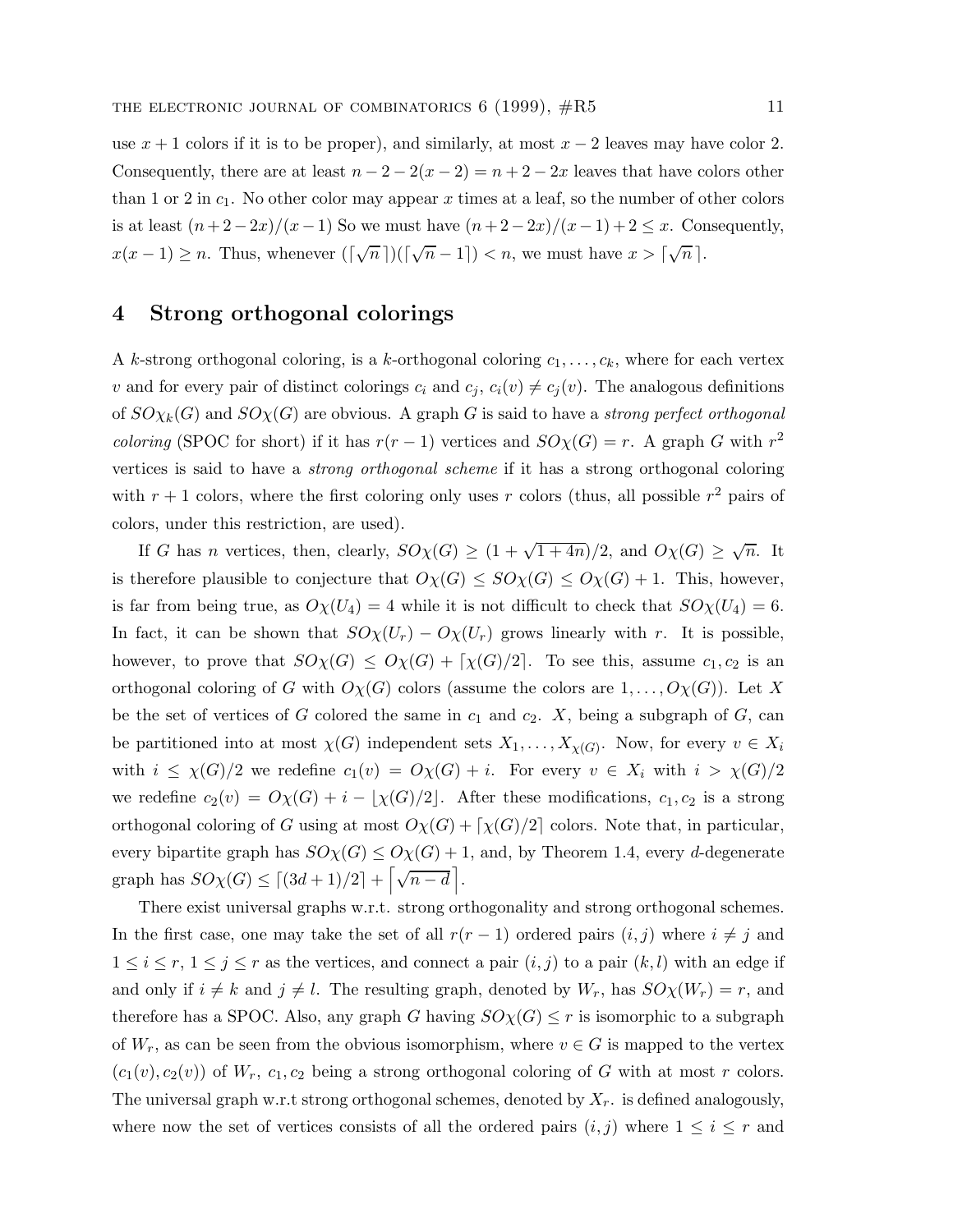$1 \leq j \leq r+1$ , and  $i \neq j$ .

All the theorems proved in Section 2 and Section 3 have analogous versions when strong orthogonality is required, where only minor modifications are needed. We will therefore not prove them here. We will, however, show that an interesting family of graphs, namely the family of the complement graphs of  $U_r$ , denoted by  $U_r^c$ , has a strong orthogonal scheme, with the exception of  $r \in \{2, 3, 6\}$ . In other words,  $U_r^c$  is a spanning subgraph of  $X_r$ , unless  $r \in \{2, 3, 6\}$ . In fact we will show something more general:

Consider the grid graph  $G_{a,b}$ , where  $a \geq b$  are positive integers. The vertices of  $G_{a,b}$  are defined by all pairs of ordered integers  $(i, j)$  where  $1 \leq i \leq a$  and  $1 \leq j \leq b$ , and a vertex  $(i,j)$  is connected to a vertex  $(k,l)$  if  $i = k$  or  $j = l$ . Clearly,  $G_{a,b}$  has ab vertices and is regular of degree  $a + b - 2$ . Also,  $G_{a,b}$  has a maximum clique of order a. Clearly,  $G_{r,r} = U_r^c$ .

#### **Theorem 4.1**

- 1. Every subgraph G of  $G_{r,r-1}$  has  $SO_{\chi}(G) \leq r$ . In particular, every spanning subgraph of  $G_{r,r-1}$  has a SPOC.
- 2. For every positive integer  $r \notin \{2, 3, 6\}$ , every spanning subgraph of  $G_{r,r}$  has a strong orthogonal scheme.

**Proof:** We begin with the proof of the first part. It suffices to show that  $G_{r,r-1}$  has a SPOC. We define two colorings  $c_1$  and  $c_2$  of  $G_{r,r-1}$  as follows. Both colorings will only use the colors  $0,\ldots,r-1$ . Consider first the case where r is odd. We define  $c_1((i,j)) =$  $(i + j - 2) \mod r$ . Next, we define  $c_2((i, j)) = (c_1(i, j) + j) \mod r$ . Now,  $c_1$  is a proper coloring since  $c_1((i, j)) \neq c_1((i, k))$  when  $k \neq j$ , and  $c_1((i, j)) \neq c_1((k, j))$  when  $k \neq i$ . Similar reasoning shows that  $c_2$  is proper (we use the fact that r is odd). No vertex uses the same color in both  $c_1$  and  $c_2$ , since  $1 \leq j \leq r-1$ . Finally, both colorings are orthogonal since if, for two distinct vertices,  $c_1((i, j)) = c_1((k, l))$  then we must have  $j \neq l$ , and therefore  $c_2((i,j)) \neq c_2((k,l))$ . Now assume that r is even. We define  $c_1((i,j)) = (i + j - 2) \text{ mod } r$ for all  $1 \leq i \leq r$  and for all  $1 \leq j \leq r/2$ , and we define  $c_1((i,j)) = (i+j-1) \mod r$  for all  $1 \le i \le r$  and  $r/2 + 1 \le j \le r - 1$ . We define  $c_2((i, j)) = (c_1(i, j) + j) \mod r$  for all i and j. Once again, it is easy to check that  $c_1$  and  $c_2$  are both proper, orthogonal, and no vertex has the same color in both  $c_1$  and  $c_2$ .

For the second part of the proof, it suffices to show that  $G_{r,r}$  has a strong orthogonal scheme. The proof of this relies on the existence of self-orthogonal Latin squares for every order  $r \notin 2, 3, 6$  [5]. A Latin square L is called self-orthogonal if the Latin square  $L^t$  (the transpose of  $L$ ) is orthogonal to  $L$ . Let, therefore,  $L$  be a self-orthogonal Latin square of order r. We define a strong orthogonal scheme  $c_1, c_2$  of  $G_{r,r}$  as follows.  $c_1((i,j)) = L(i,j)$ for every  $1 \leq i \leq r$  and  $1 \leq j \leq r$ . If  $i \neq j$  we define  $c_2((i, j)) = L^t(i, j) = L(j, i)$ . Finally,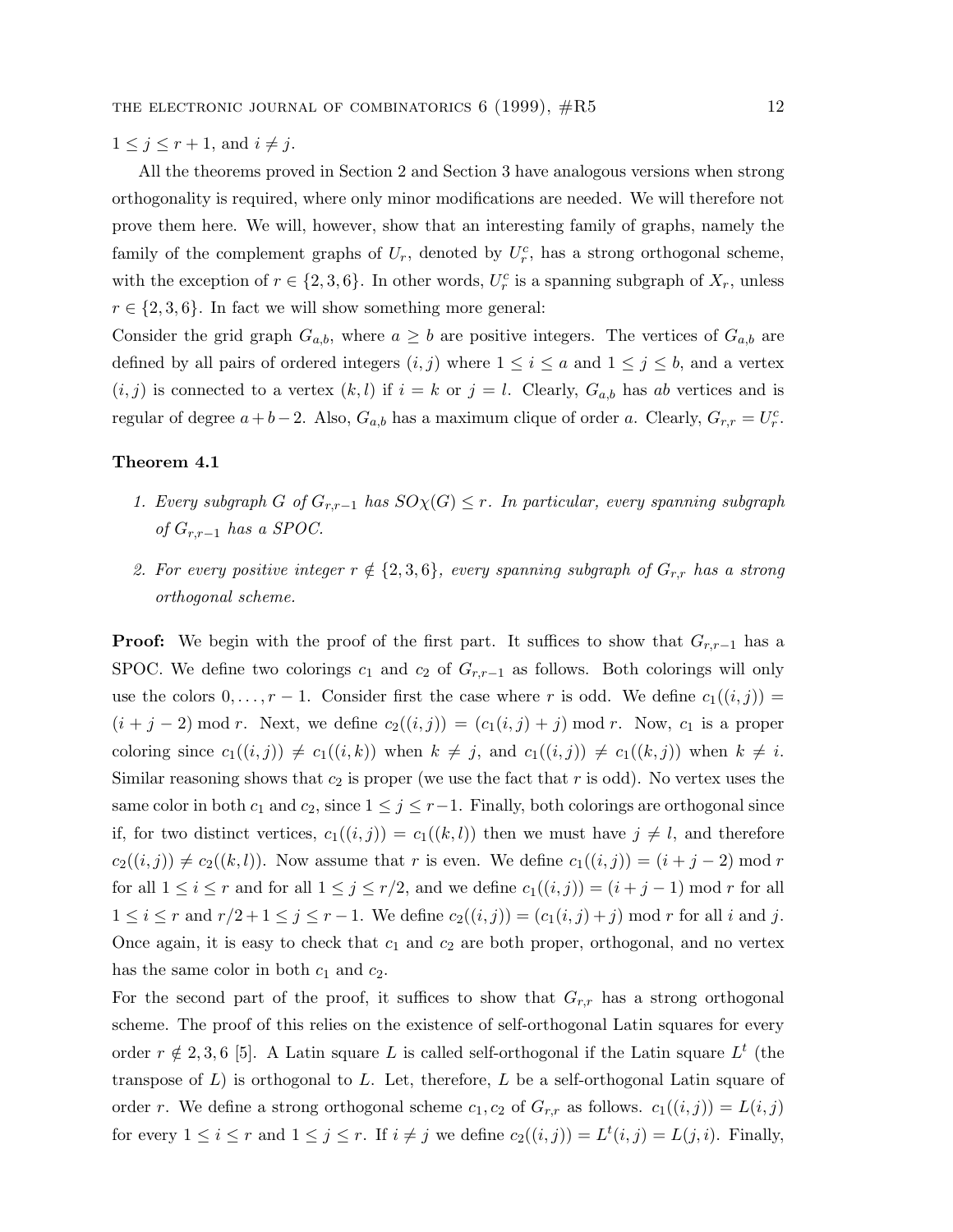we define  $c_2((i,i)) = r+1$ , for  $i = 1, \ldots, r$ . Clearly,  $c_1$  is a proper coloring of  $G_{r,r}$  since L is a Latin square. Also,  $c_2$  is a proper coloring of  $G_{r,r}$  since  $L^t$  is a Latin square and since  $\{(1,1),\ldots,(r,r)\}\$ are an independent set in  $G_{r,r}$ . Also, the colorings are orthogonal since L and  $L^t$  are orthogonal and since any two vertices of the set  $\{(1,1),\ldots,(r,r)\}\)$  do not have the same color in  $c_1$  as the diagonal of L and  $L<sup>t</sup>$  is the same, and they are orthogonal, which implies that no symbol may appear twice in the diagonal. Finally,  $c_1$  and  $c_2$  are strong orthogonal since no vertex has the same color in both  $c_1$  and  $c_2$ . Since  $c_1$  uses only r colors, the result follows.  $\Box$ 

In the cases  $r = 2$  or  $r = 3$  it is easy to check that  $G_{2,2}$  and  $G_{3,3}$  do not have a strong orthogonal scheme. The fact that there is no strong orthogonal scheme for  $G_{6,6}$  is less trivial, and relies on the fact that there are no two orthogonal Latin squares for  $r = 6$ . (It is also possible to check this by computer since one only needs to check that  $W_6$  does not contain  $G_{6,6}$ . A very small fraction of the 36! possible mappings need to be checked since there are many equivalences and restrictions, which result from the large automorphism group of  $G_{6,6}$ ).  $\Box$ 

#### **5 Concluding remarks and open problems**

- 1. Theorem 1.5 shows, in particular, that if  $\Delta(G) \leq (\sqrt{n}-1)/4$ , then G has an OOC. It is interesting to find out if the bound  $(\sqrt{n}-1)/4$  can be improved to a bound of the form  $\sqrt{n}/c$  where  $c < 4$ . Clearly we cannot expect  $c \leq 1$ , as shown in the discussion prior to the proof of Theorem 1.5. The obvious generalization for  $k > 2$  (i.e. replacing the denominator  $2k$  with something smaller) may also be considered.
- 2. Determining if a graph G has a POC is equivalent, according to FACT 2, to a spanning subgraph isomorphism problem, namely, is a given graph  $G$  with  $r^2$  vertices isomorphic to a spanning subgraph of  $U_r$ . Since general spanning subgraph isomorphism problems are known to be NP-Complete, it is safe to conjecture that determining if an input graph G has a POC is NP-Complete. Determining  $O<sub>X</sub>(T)$  for a given tree T with n vertices is, on the other hand, a much more interesting problem, since, as shown in Section 3, this number is either  $\lceil \sqrt{n} \rceil$  or  $1 + \lceil \sqrt{n-1} \rceil$ . For some trees the answer is known (see section 3), while for a general input tree  $T$ , we do not yet have an algorithm that determines, in polynomial time, which of the two values is the right one for T.
- 3. Is it true that every tree with maximum degree smaller than  $n/2$  has an OOC? In section 3 we have shown that there are trees with degree  $n/2$  which do not have an OOC.